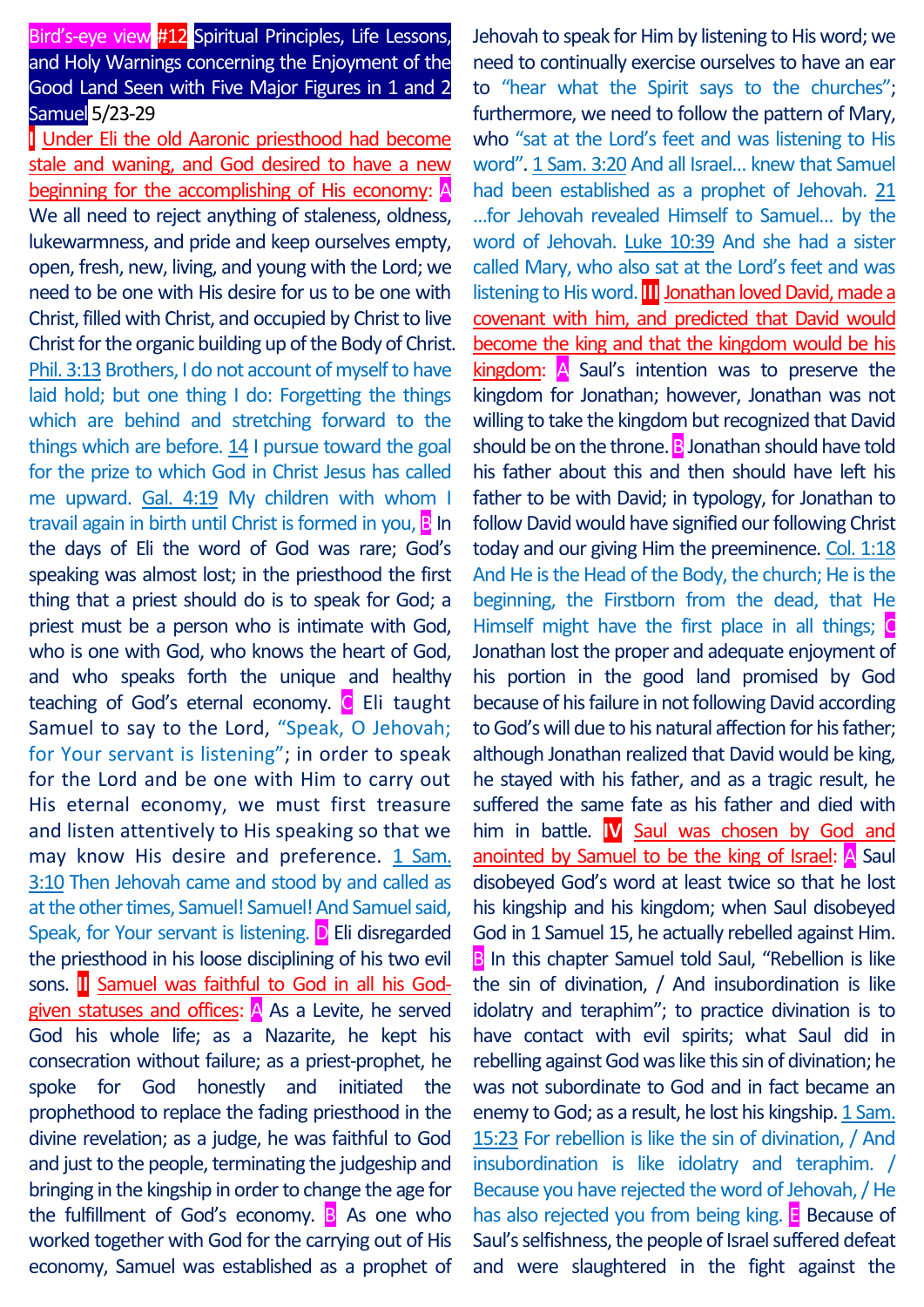Philistines, and Saul and his sons were killed; Saul's ambition to have the kingdom for himself and for his son, with his jealousy of David, confiscated and ended his enjoyment of the good land promised by God. Gal. 5:24 But they who are of Christ Jesus have crucified the flesh with its passions and its lusts. Matt. 16:24 …If anyone wants to come after Me, let him deny himself and take up his cross and follow Me.**V** David was chosen and anointed by God through Samuel to be the king of Israel:  $\overline{A}$  After David slew Goliath, he was praised by the women of Israel as higher than Saul, but with David there is no hint that he was made proud or that he became ambitious for the kingship; when David was under the trial of Saul's persecution, he was approved to be the right one to carry out God's economy by establishing the kingdom of God on earth. B When David was under Saul's persecution, he had two chances to destroy Saul, but David would not do this because of his fear of God in that Saul was God's anointed; this indicates that David maintained a good order in God's kingdom. No doubt, David learned a lot regarding not avenging himself but denying himself for the fulfilling of God's purpose. 1 Sam. 30:6 But David strengthened himself in Jehovah his God. **E** David's sincere trust in God and his faithful walk with God qualified him fully to enjoy the good land to a high level, even up to the kingship according to God's heart with a kingdom that became the kingdom of God on the earth; David was one with God; what was his was God's, and what was God's was his; he and God had only one kingdom; such a one enjoyed the good land, typifying Christ, to the uttermost.  $\mathbf{F}$  After the death of Saul, "there was a long war between the house of Saul and the house of David; but David became continually stronger, and the house of Saul became continually weaker" (2 Sam. 3:1).  $\bigcirc$  If in any matter we do not have the inner sense that the Lord is with us, we must be careful and reconsider our way; in the Lord's recovery, whenever we do anything, we must take care of the sense of the Lord's presence; we all need to learn the lesson of caring for two things; the inward presence of God and the outward confirmation in our environment.  $\mathbf{H}$ Furthermore, we all need to learn of David on the negative side as well as on the positive side; the lust of the flesh is a devastating element that can destroy us; if such a godly man as David could be seduced, how can we escape?

## CP1 As long as we are human beings, we should be believers; as long as we are believers, we

should enter into the ministry of this age **III**Jonathan loved David, made a covenant with him, and predicted that David would become the king and that the kingdom would be his kingdom:BJonathan should have told his father about this and then should have left his father to be with David; in typology, for Jonathan to follow David would have signified our following Christ today and our giving Him the preeminence. Clonathan lost the proper and adequate enjoyment of his portion in the good land promised by God because of his failure in not following David according to God's will due to his natural affection for his father; although Jonathan realized that David would be king, he stayed with his father, and as a tragic result, he suffered the same fate as his father and died with him in battle. DJonathan stood between Saul and David; he was one man standing between two ministries; he should have followed the second ministry, but because his relationship with the first ministry was too deep, he could not disentangle himself:<sup>1</sup>|In every age the Lord has special things that He wants to accomplish; He has His own recoveries and His own works to do; the particular recovery and work that He does in one age is the ministry of that age.  $2$ David was a minister of his age with the ministry of that age; in the Old Testament, Noah had the ministry of that age to build the ark, Moses had the ministry of that age to build the tabernacle, and David and Solomon had the ministry of that age to build the temple.  $5$  In God's building ministry there are those who take the lead in that ministry in every age; may the Lord open our eyes to see that as long as we are human beings, we should be Christians; as long as we are Christians, we should enter into the Lord's ministry in this age. Acts 13:36 Now David, having served his own generation by the counsel of God......<sup>6</sup> It is God's mercy that a person can see and come into contact with the ministry of the age, yet it is altogether a different thing for a person to take up the courage to forsake past ministries and enter into God's present ministry. **7** The ministry of the age ministers the present truth to God's people; in 2 Peter 1:12 the present truth can also be rendered "the up-to-date truth"; every worker of the Lord should inquire before God as to what the present truth is. Eph. 4:12 For the perfecting of the saints unto the work of the ministry, unto the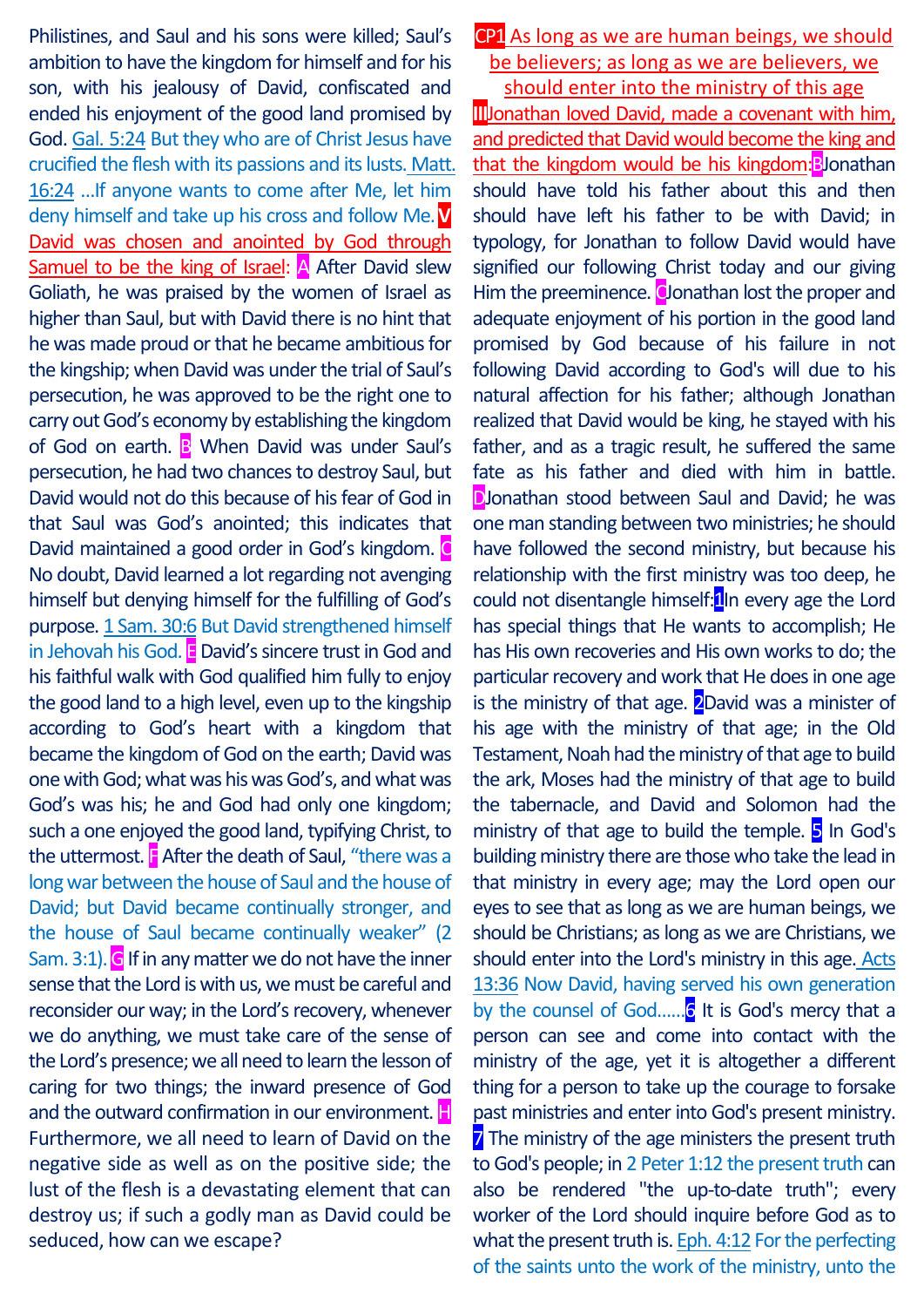#### building up of the Body of Christ.

## Application to business persons, graduate students

Just as believers have enjoyment and responsibility in their families and in the companies they work for, they also have enjoyment and responsibility in the church life in the Kingdom of God. The book of Ephesians, the highest book in the New Testament, first reveals the blessings and status that the church receives in Christ. Later it shows the living and responsibility that the church needsin the Holy Spirit, and describes the living needed in ethical relationships in the section:  $\Box$  the relationship between husband and wife, ❷the relationship between children and parents, and  $\overline{3}$  the relationship between slaves and masters (employee and manager) (from the Recovery version of the Bible, Outline).

This means that for your family and business life to be healthy and blessed, you first need a vision concerning Christ and the church, His Body, and the church life based on the vision. Without the vision of Christ and the church, the Economy of God, and the experiences based on the vision, you are not in the Kingdom of God, and therefore, practically speaking, you are in the Kingdom of Satan. If so, you will never have a healthy, blessed family and business life.

Several well-known celebrities recently committed suicide in the Corona disaster. Their common traits were serious, reputable people with seemingly happy family lives and successful business lives. However, they were unable to keep up with the rapid changes caused by the Corona disaster and became mentally depressed and committed suicide.

This age is the age of building the Body of Christ, the goal of God's Economy, and the Lord raised up brother Nee and brother Lee and through them released words concerning the revelation of the God's Economy and experiences based on the revelation.As a believer, please enter into the word of the ministry of the age, become one with the ministry, and move forward on the way of building according to divine revelation.

As long as we are human beings, we should be Christians. As long as we are Christians, we should enter into the Lord's ministry in this age. It is for you to be saved out of the kingdom of Satan and be blessed in the kingdom of God. Acts 20:24 But I consider my life of no account as if precious to myself, in order that I may finish my course and the ministry which I have received from the Lord Jesus to

#### solemnly testify of the gospel of the grace of God.

PrayerOh Lord Jesus, as long as we are human beings, we should be Christians and as long as we are Christians, we should enter into the Lord's ministry in this age. Through the ministry of this age, the visions of God's economy, Christ and His Body, the church and the church life according to the vision are clearly presented. I enter into the words of the ministry of this age and become one with the ministry to press on the way of the building according to the divine revelation. Amen!

## CP2David ruined all his good works because of fornication. We all need to flee from fornication thoroughly

**VH** We all need to learn of David on the negative side as well as on the positive side; the lust of the flesh is a devastating element that can destroy us; if such a godly man as David could be seduced, how can we escape? 2 Tim. 2:22 But flee youthful lusts, and pursue righteousness, faith, love, peace with those who call on the Lord out of a pure heart. **1** Regardless of our attainment in our spiritual pursuit, it is possible for any of us to commit such a sin; we should read this account seriously in the presence of God; this account warns us that the indulgence of the flesh is a serious thing; David was tempted simply by a glance, and then he failed to restrict himself.  $2$  All the saints, especially the young ones, should search their hearts and make a strong resolution of heart never to go the way of the indulgence of the flesh; we need to say, "Lord Jesus, I love You, I need You, and I receive You"; if we say this, He will be our Savior and our dynamic salvation; as the pneumatic Christ, He will save us, preserve us, and protect us from the contamination of this age, so that we may keep the glory that we have attained. Judg. 5:15 …Among the divisions of Reuben there were great resolutions in heart…. 16 In the divisions of Reuben there were great searchings of heart.

David…willingly committed adultery. In his record of Christ's genealogy, Matthew purposely wrote, "David begot Solomon of her who had been the wife of Uriah" [Matt. 1:6]. This indicates the seriousness of David's sin.

We need to learn of David on the negative side as well as on the positive side. The lust of the flesh is a devastating element that can destroy us. If such a godly man as David could be seduced, can we escape? Human beings are human beings, flesh is